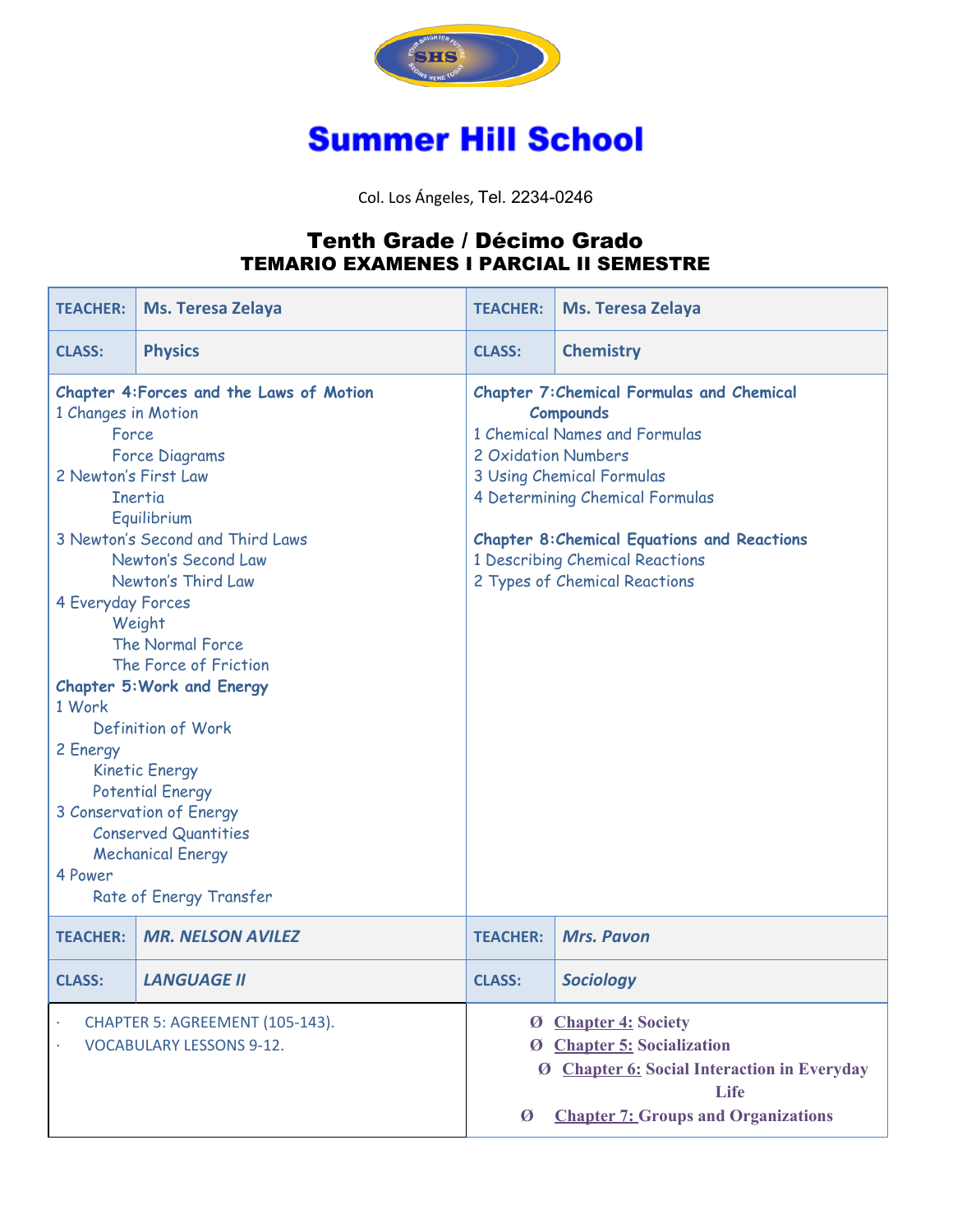|                                                                                                                                                                                                                                                                                  |                            | <b>Ø</b> Chapter 8: Sexuality and Society (Last Part<br>of the chapter)<br>Ø Besides your textbook, also use your notes, power<br>point presentations, videos and study guides to<br>prepare for the exam                                                                                                                                                                                                                                     |                            |
|----------------------------------------------------------------------------------------------------------------------------------------------------------------------------------------------------------------------------------------------------------------------------------|----------------------------|-----------------------------------------------------------------------------------------------------------------------------------------------------------------------------------------------------------------------------------------------------------------------------------------------------------------------------------------------------------------------------------------------------------------------------------------------|----------------------------|
| <b>TEACHER:</b>                                                                                                                                                                                                                                                                  | <b>Mrs. Glenda Yu-Shan</b> | <b>TEACHER:</b>                                                                                                                                                                                                                                                                                                                                                                                                                               | <b>Mrs. Glenda Yu-Shan</b> |
| <b>CLASS:</b>                                                                                                                                                                                                                                                                    | <b>Algebra II</b>          | <b>CLASS:</b>                                                                                                                                                                                                                                                                                                                                                                                                                                 | <b>Geometry II</b>         |
| <b>Chapter 8: Conic Sections</b><br>$\rightarrow$ 8-1 Midpoint and Distance Formula<br>$\rightarrow$ 8-2 Parabolas<br>$\rightarrow$ 8-3 Circles<br>$\rightarrow$ 8-4 Ellipses<br>$\rightarrow$ 8-5 Hyperbolas<br>$\rightarrow$ Study Vocabulary and Formulas                     |                            | <b>Chapter 8: Quadrilaterals</b><br>$\rightarrow$ 8-1 Angles of Polygons<br>$\rightarrow$ 8-2 Parallelograms<br>$\rightarrow$ 8-3 Tests for Parallelograms<br>$\rightarrow$ 8-4 Rectangles<br>$\rightarrow$ 8-5 Rhombi and Squares<br>$\rightarrow$ 8-6 Trapezoids<br>$\rightarrow$ 8-7 Coordinate Proof With Quadrilaterals<br>$\rightarrow$ Study Vocabulary<br>$\rightarrow$ Study Theorems and Postulates<br>$\rightarrow$ Study Formulas |                            |
| <b>TEACHER:</b>                                                                                                                                                                                                                                                                  | <b>Mrs. Belinda Gámez</b>  | <b>TEACHER:</b>                                                                                                                                                                                                                                                                                                                                                                                                                               | Mr. Josué Sánchez          |
| <b>CLASS:</b>                                                                                                                                                                                                                                                                    | <b>Biology II</b>          | <b>CLASS:</b>                                                                                                                                                                                                                                                                                                                                                                                                                                 | PE                         |
| <b>Ch. 9 Cellular Respiration</b><br><b>Ch. 10 Cell Growth and Division</b><br>❤<br>$\rightarrow$ Cell Cycle<br>$\rightarrow$ Mitosis<br><b>Ch. 11 Introduction to Genetics</b><br>$\rightarrow$ Probabilities and Punnett Square<br>$\rightarrow$ Meiosis<br>Ch. 12 DNA and RNA |                            | <b>Pruebas Fisicas de:</b><br>Test abdominal 5%<br>Test de flexión 5%<br>$\bullet$<br><b>Prueba Cooper 10%</b><br>300 Metros libre (Crol) 15%<br>$\bullet$<br>300 Metros dorso 15%<br><b>Trabajo de Natación 10%</b>                                                                                                                                                                                                                          |                            |
| <b>TEACHER:</b>                                                                                                                                                                                                                                                                  | <b>Mrs. Ana C. Medina</b>  | <b>TEACHER:</b>                                                                                                                                                                                                                                                                                                                                                                                                                               | <b>Ms. Lily Matute</b>     |
| <b>CLASS:</b>                                                                                                                                                                                                                                                                    | <b>Literature</b>          | <b>CLASS:</b>                                                                                                                                                                                                                                                                                                                                                                                                                                 | <b>LENGUAJE ARTISTICO</b>  |
| The 7 Habits of Highly Effective Teens: Get in the Habit,<br>Paradigms and Principles, The Personal Bank Account,<br>Habit 1 and 2.                                                                                                                                              |                            | ELEMENTOS DE LA COMPOSICIÓN DE UNA OBRA DE<br><b>ARTE</b><br><b>UNIDAD NO. 2 (IIBRO TEXTO)</b>                                                                                                                                                                                                                                                                                                                                                |                            |